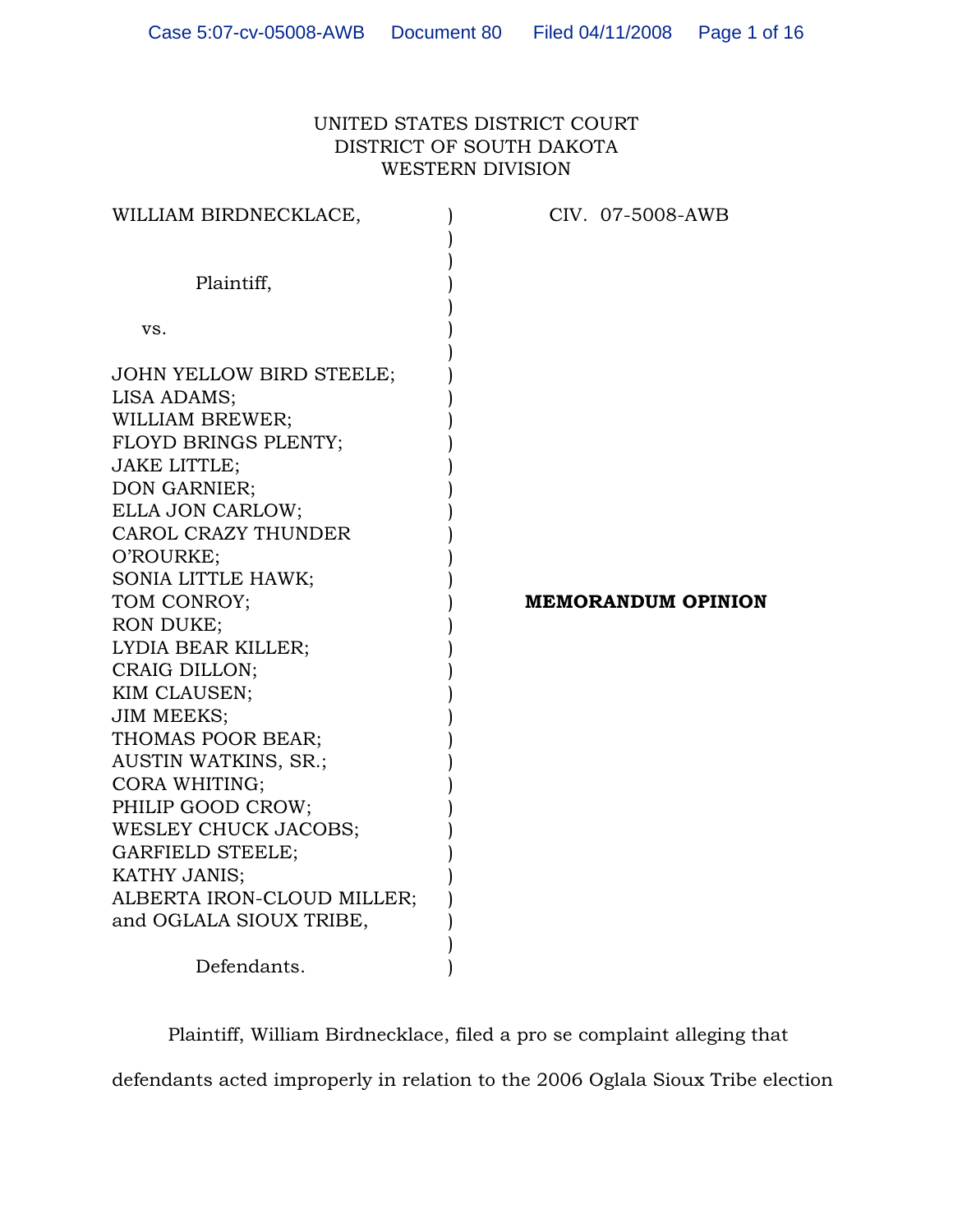of the tribe's council. After the Court dismissed several claims pursuant to Defendants' motion under Fed. R. Civ. P. 12(b)(1), Defendants filed a similar motion to dismiss under Rule 12(b)(6), or failure to state a claim on which relief can be granted. Docket 48, 49, 58, 59. Defendants have also filed several additional motions with this Court. Docket 50, 51, 64, 65, 66, 67, 68, 69. Plaintiff has thoroughly responded to all of Defendant's filings. Docket 52, 53, 60, 61, 62, 63, 72, 73, 75, 76, 77, 78. Additionally, Plaintiff filed a motion for default judgment. Docket 44, 45. All of these matters have been fully briefed for the Court, which is now prepared to dispose of the matters before it.

## **BACKGROUND**

Accepting all of Plaintiff's allegations as true, the following are the relevant facts:

All parties to this lawsuit are enrolled members of the Oglala Sioux Tribe (OST). Elections of the OST Council are governed by the OST Constitution and Bylaws, which dictate specific requirements for conducting tribal elections as well as appeals protocols for individuals contesting an election. After considering complaints about the September, 2006, primary election results, the tribe's Court of Election Appeals ruled the primary election "null and void" and ordered that a new primary be held. Instead of conducting a new primary, the OST council removed the members of the Court of Election Appeals and appointed new members to the panel. In response to tribal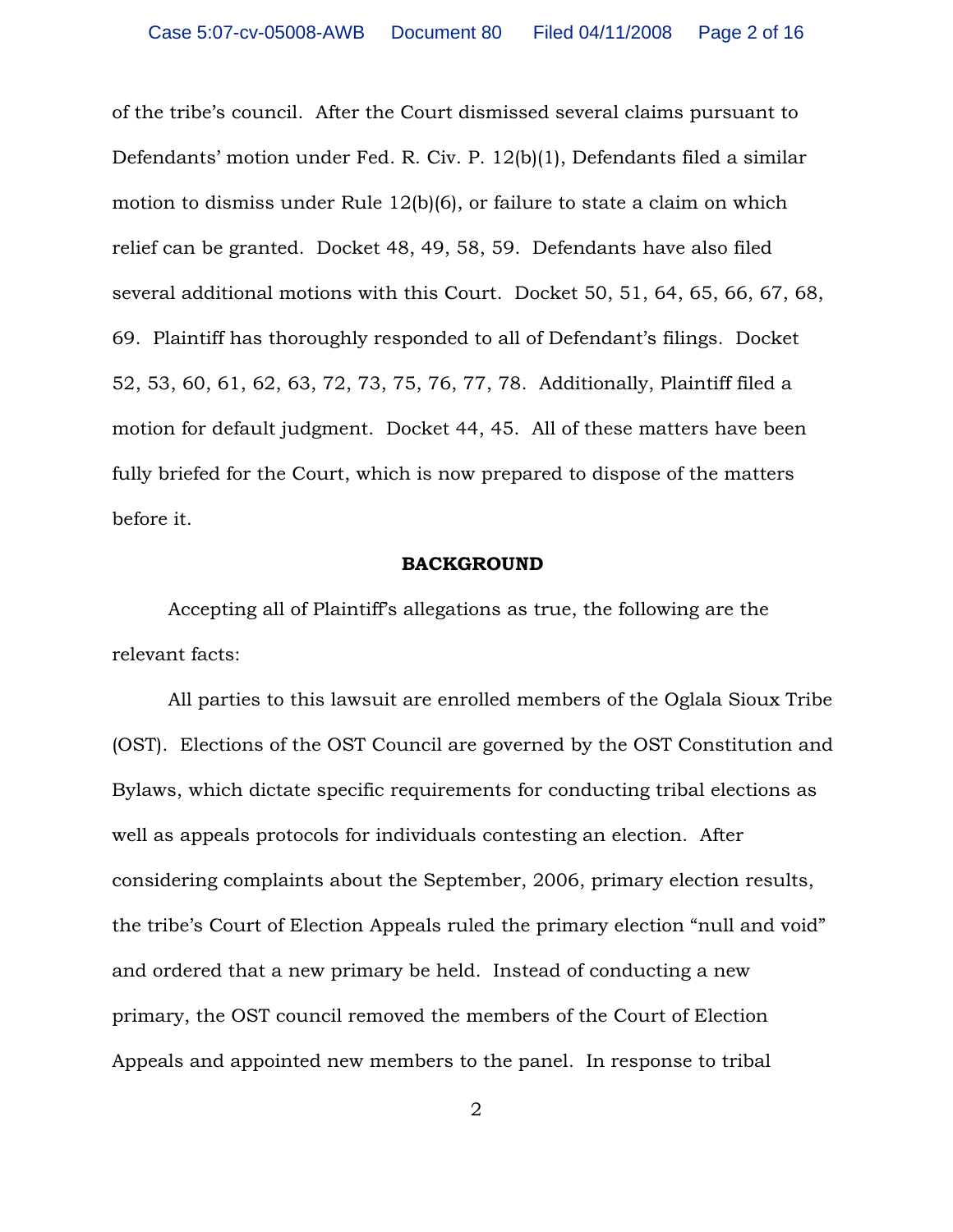members' complaints about the primary election, the new Court of Election Appeals reached the same conclusion as its predecessor and ordered a new primary, and the OST President and the outgoing OST council issued orders consistent with this demand for a new primary election.

However, the body charged with conducting the primary, the Election Board, did not conduct another primary and instead proceeded with the general election on November 6, 2006, through which a new tribal council was elected. The following named Defendants in this lawsuit were sworn in as OST council members on December 5, 2006: Steele, Brewer, Brings Plenty, Little, Garnier, Carlow, Crazy Thunder O'Rourke, Little Hawk, Conroy, Duke, Bear Killer, Dillon, Clausen, Meeks, Poor Bear, Watkins, Whiting, Good Crow, Jacobs, Steele, and Janis. Plaintiff alleges that Defendant Adams, as Chief Judge of the OST Tribal Courts, sanctioned the illegal swearing-in of the invalid OST council; additionally, he alleges charges of slander and defamation against Adams. As to Defendant Iron-Cloud Miller, Plaintiff makes similar defamation claims and alleges that she participated as OST Attorney General in the conspiracy with other defendants to assume and to maintain their official positions on the OST council.

After unsuccessfully filing a grievance with the Bureau of Indian Affairs Pine Ridge Superintendent, Plaintiff filed a complaint in this court on January 29, 2007. Plaintiff did not seek remedy within the OST court system. In an order dated September 25, 2007, this Court granted in part and denied in part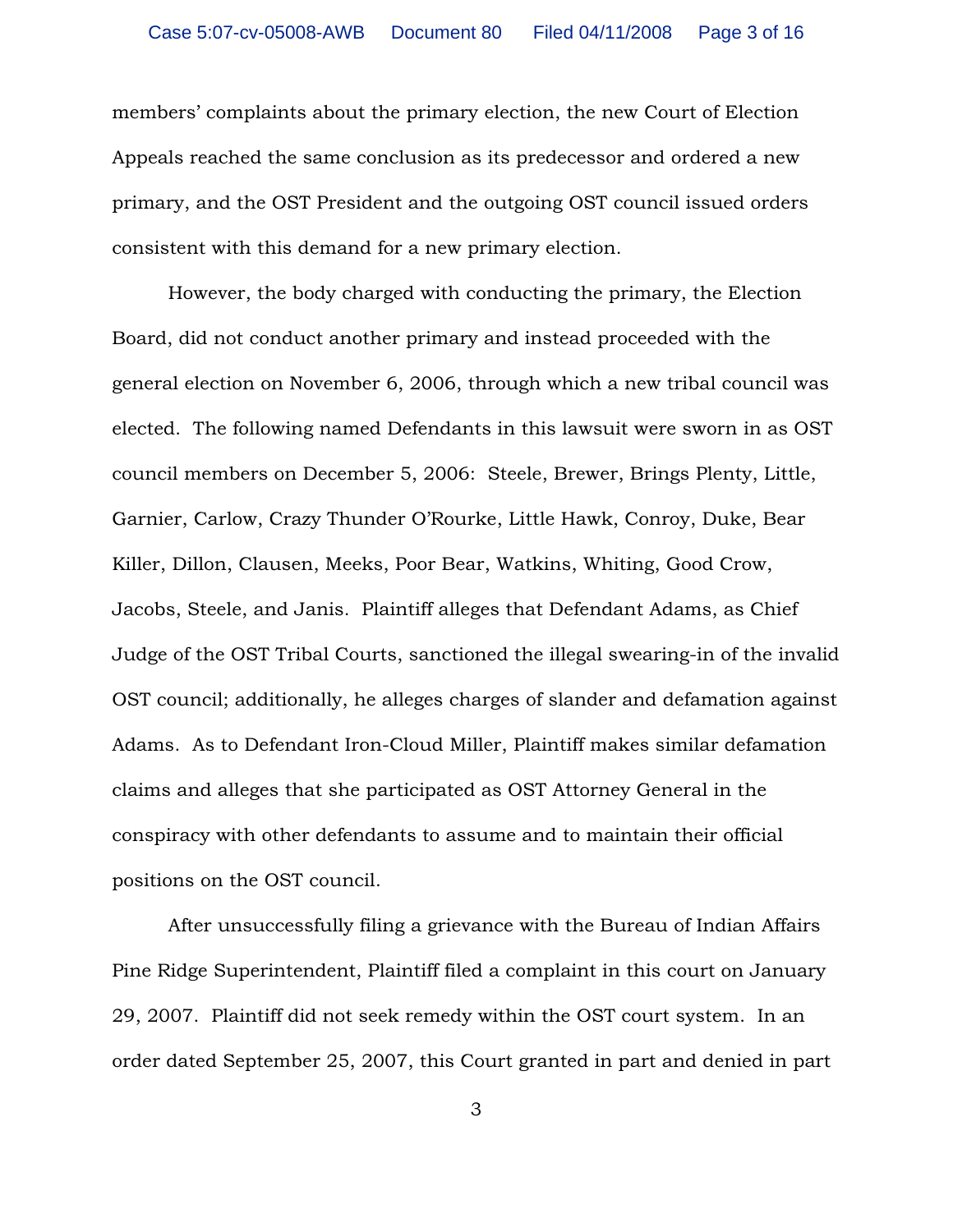Defendants' motion to dismiss under Fed. R. Civ. P. 12(b)(1). In that order, the Court stated, "The only claims that remain in this case are those against defendants in their personal capacity brought under 18 U.S.C. §§ 1962 or 1964(c) or 42 U.S.C. § 1985, or under state law." Docket 46, page 25-26.

#### **DISCUSSION**

### **I. Motion for Default Judgment**

Plaintiff filed a motion for default judgment, asserting that Defendants' failure to answer his amended complaint requires such an order. Docket 44, 45. Plaintiff argues that Defendants' motions to dismiss under Fed. R. Civ. P. 12 are "fraudulent and facially void," and therefore Defendants' failure to answer is not excused under Rule 12.

Plaintiff is correct in saying that Rule 12(a) "requires Defendants to enter an answer to Plaintiff's Complaint within 20 days of service." Rule 12(b) provides that motions under this rule "must be made before pleading if a responsive pleading is allowed." Further, Rule 12(a)(4) provides that serving a motion under Rule 12 alters the 20-day time period to answer, and a responsive pleading must then be served within 10 days after notice of the court's action on the Rule 12 motion. In other words, Defendants must file their Rule 12 motions before answering Plaintiff's complaint, and Defendants must answer the complaint only after the Court has ruled on these Rule 12 motions.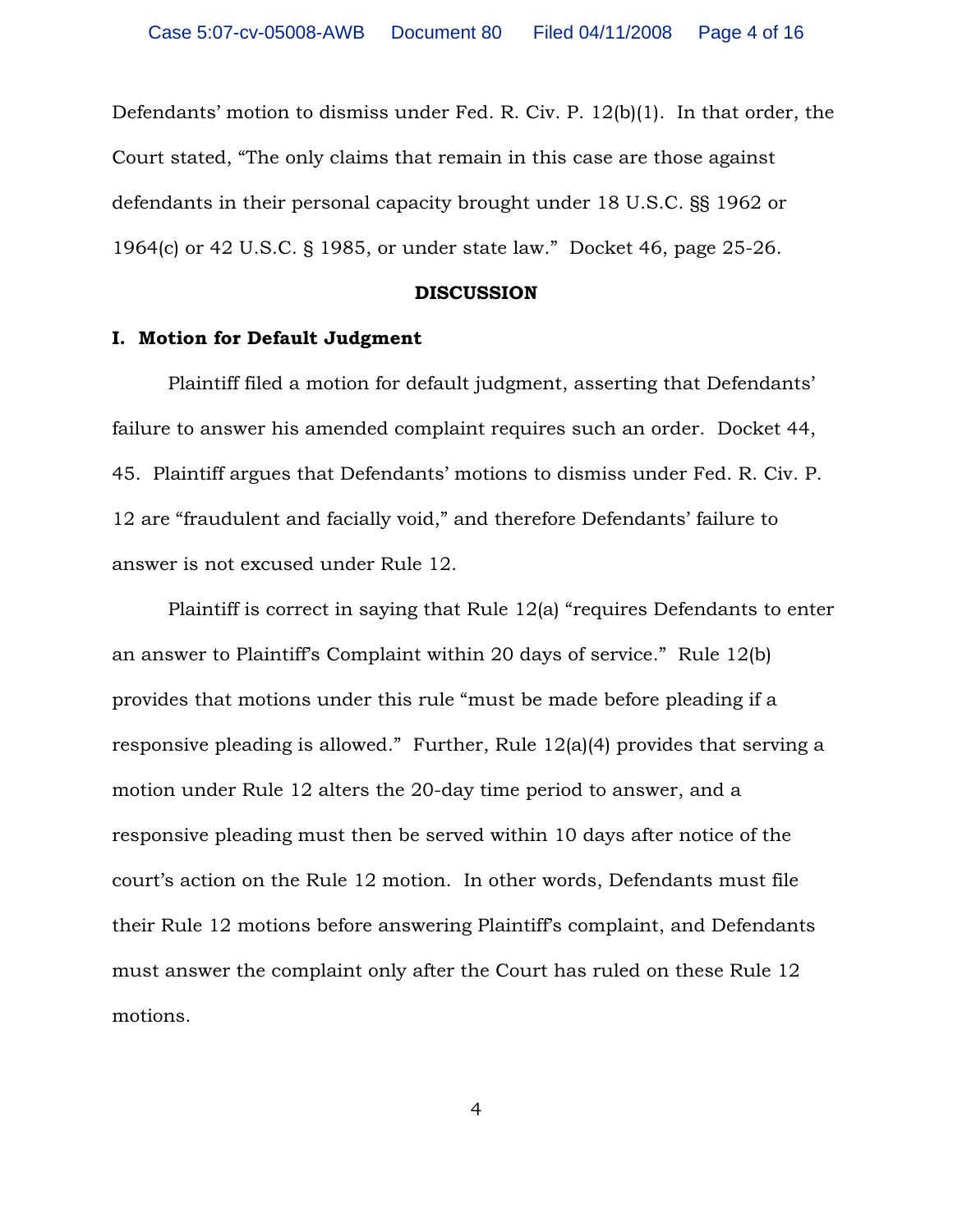Plaintiff filed his complaint on January 29, 2007. Defendants filed their motion to dismiss under Rule 12(b)(1) on February 21, 2007, less than 20 days after service of the complaint. The Court ruled on the motion to dismiss on September 25, 2007. On October 9, 2007, less than 20 days after the Court's order, Defendants filed a motion to dismiss pursuant to Rule 12(b)(6), and they later filed a Rule 12(f) motion as well.

Plaintiff is incorrect that Defendants' failure to file an answer at this stage in the litigation requires this Court to order a default judgment. Thus Plaintiff's motion for default judgment is denied. $^{\rm 1}$ 

# **II. Motion to Dismiss Complaint under Fed. R. Civ. Pro. 12(b)(6)**

# **A. Standard of Review for Rule 12(b)(6) Motions**

Defendants move to dismiss Plaintiff's complaint, pursuant to Fed. R. Civ. P. 12(b)(6), on the ground that the complaint fails to state a claim against them for which relief can be granted. "A complaint must not be dismissed under 12(b)(6) 'unless it appears beyond doubt that the plaintiff can prove no set of facts that would demonstrate an entitlement to relief.'" Doe v. Sch. Dist. of Norfolk, 340 F.3d 605, 613 (8th Cir. 2003) (quoting Gordon v. Hansen, 168

 $P$ laintiff also seems to argue that no answer submitted by the Defendants would be sufficient, as their "contemptuous and fraudulent claim to identity [as government officials] . . . can only result in a void judgment." Docket 45, page 5. The Court disagrees with the conclusion that any filing by Defendants would necessarily be void in its face because of the status of Defendants as fraudulent officials. See Docket 46. Therefore, the Court rejects Plaintiff's contention that default judgment is required for this reason.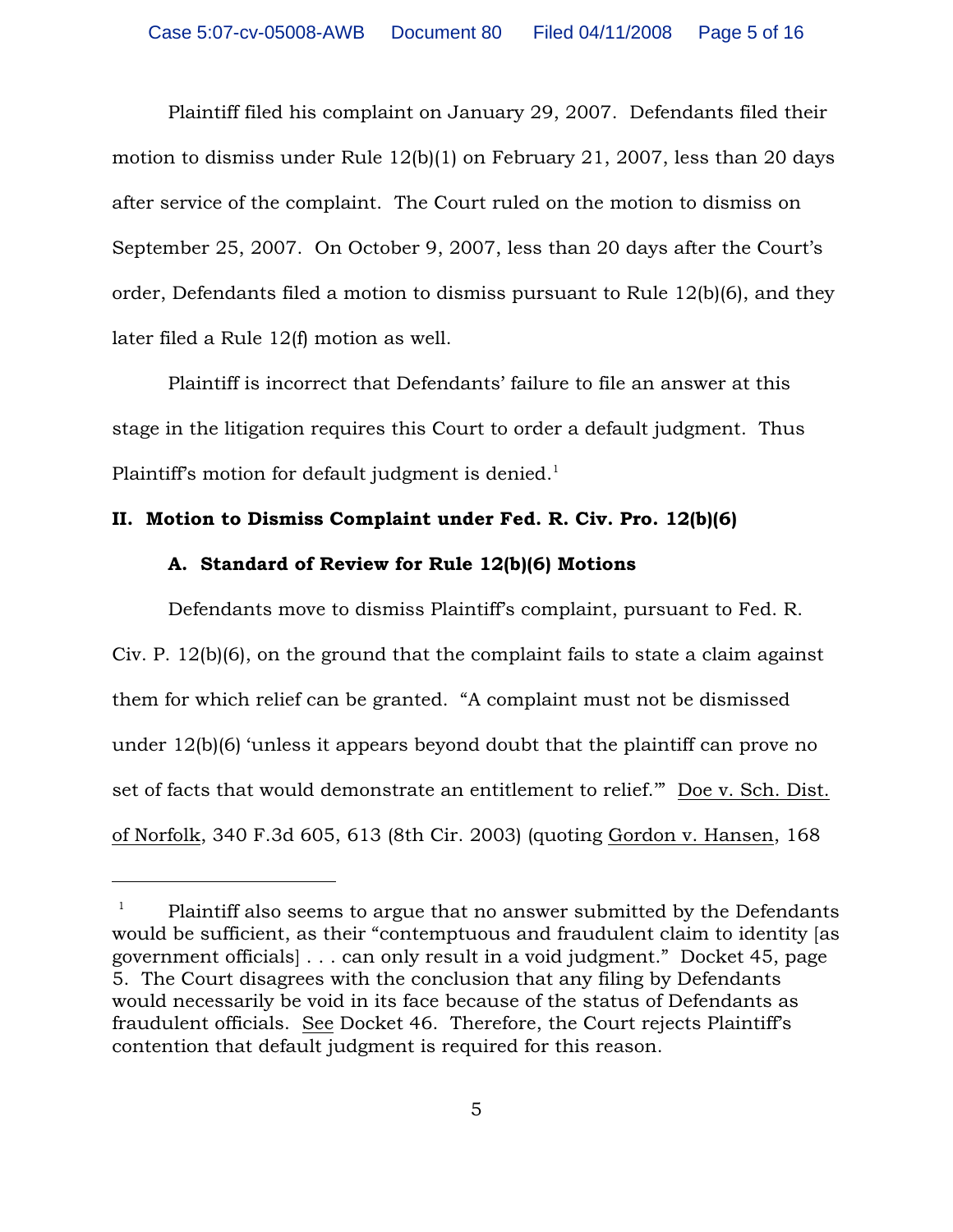F.3d 1109, 1113 (8th Cir. 1999)). "[W]e accept the complaint's factual

allegations as true and construe them in a light most favorable to the plaintiff."

Id. (citation omitted). The Eighth Circuit has emphasized that

[a] complaint must be viewed in the light most favorable to the plaintiff and should not be dismissed merely because the court doubts that a plaintiff will be able to prove all of the necessary factual allegations. Thus, as a practical matter, a dismissal under Rule 12(b)(6) is likely to be granted only in the unusual case in which a plaintiff includes allegations that show on the face of the complaint that there is some insuperable bar to relief.

Parnes v. Gateway 2000, Inc., 122 F.3d 539, 546 (8th Cir. 1997).

The Federal Rules provide that a motion under Rule 12(b)(6) must be converted to a summary judgment motion under Rule 56 if matters outside the pleadings are "presented to and not excluded by the court." Fed. R. Civ. P. 12(d). However, in order for such a conversion to a summary judgment motion to occur, "[t]here must be reliance by the district court on the matters outside the pleading." BJC Health Sys. v. Columbia Cas. Co., 348 F.3d 685, 688 (8th Cir. 2003) (citing Casazza v. Kiser, 313 F.3d 414, 418 (8th Cir. 2002)); see also Stahl v. U.S. Dept. of Agriculture, 327 F.3d 697, 701 (8th Cir. 2003) (finding that despite district court's statement that it had considered the "entire file," no conversion occurred because the additional "materials were irrelevant to its resolution of the merits of the motion").

Defendants submitted affidavits along with their motion to dismiss. See Docket 49. Plaintiff, in his response to Defendants' motion, also submitted additional documents along with his brief in opposition. See Docket 52.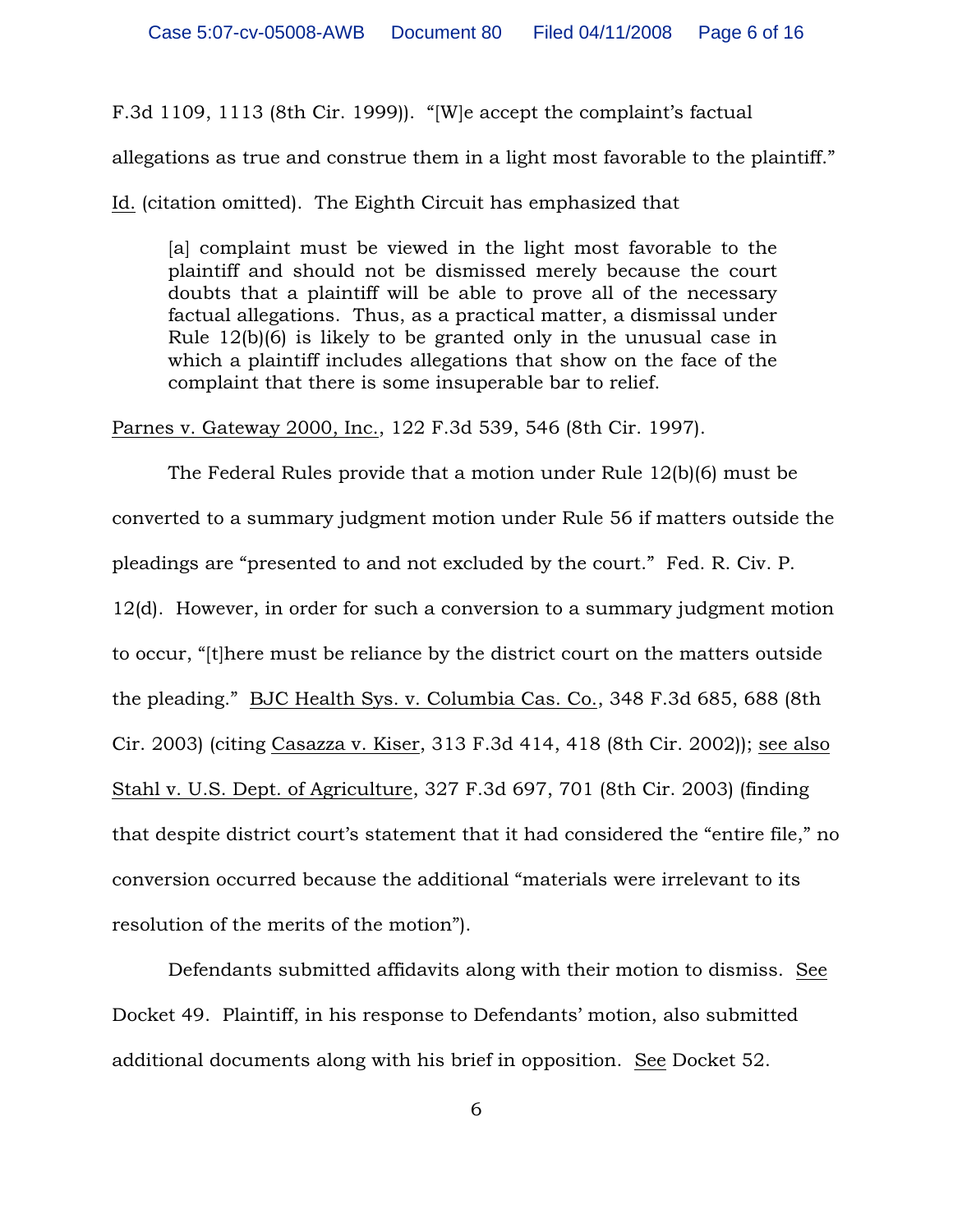However, in resolving Defendants' motions in this order, the Court does not rely upon or otherwise consider these matters outside the pleadings. Thus, no conversion to a summary judgment motion is required under the Federal Rules, and this Court is restricting its decision to Defendant's Rule 12(b)(6) motion to dismiss for failure to state a claim on which relief can be granted.

### **B. Plaintiff's Claims Under 42 U.S.C. § 1985**

In their motion to dismiss, Defendants first contend that Plaintiff was unable to vote in the contested election and, therefore, no deprivation of his civil rights occurred. Consequently, argue Defendants, the Plaintiff lacks standing to bring this action under 42 U.S.C. § 1985. Docket 48. In support of this motion, Defendants submitted an affidavit of Lisa Adams regarding Plaintiff's eligibility to vote in tribal elections. Docket 49-2. In response, Plaintiff indirectly contests this allegation, stating at one point that he can prove that he resides on the Pine Ridge reservation, Docket 53, page 21, and stating at another point that "the residency of Plaintiff in so far as it relates to the OST election process is irrelevant regarding the Defendants." Docket 78, page 10. Because the Court finds that Plaintiff's § 1985 action must be dismissed on its merits, the Court declines to make a factual determination as to whether Plaintiff lacks standing to bring the § 1985 action. In other words, even if Plaintiff was eligible to vote in the 2006 election and thus has standing to bring this action, Plaintiff can still prove no set of facts which would entitle him to relief under 42 U.S.C. § 1985, and thus the claim must be dismissed.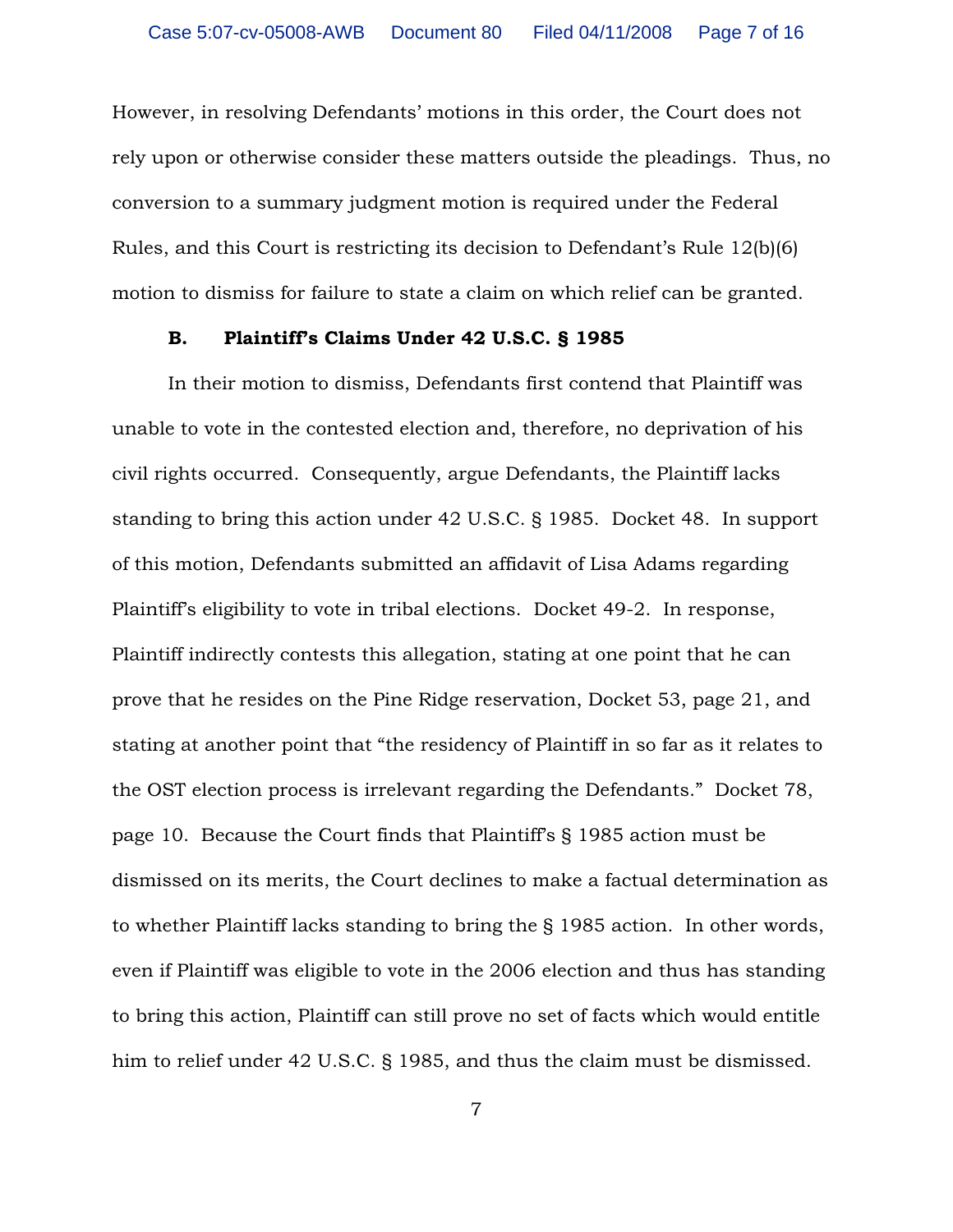The United States Supreme Court has explained the pleading

requirements for a § 1985(3) claim:

To come within the legislation a complaint must allege that the defendants did (1) 'conspire or go in disguise on the highway or on the premises of another' (2) 'for the purpose of depriving, either directly or indirectly, any person or class of persons of the equal protection of the laws, or of equal privileges and immunities under the laws.' It must then assert that one or more of the conspirators (3) did, or caused to be done, 'any act in furtherance of the object of (the) conspiracy,' whereby another was (4a) 'injured in his person or property' or (4b) 'deprived of having and exercising any right or privilege of a citizen of the United States.'

Griffin v. Breckenridge, 403 U.S. 88, 102-03, 91 S. Ct. 1790, 29 L. Ed. 2d 338 (1971). Further, the Supreme Court in Griffin stated that part (2) of these necessary allegations includes the requirement that a plaintiff demonstrate intent to deprive of equal protection, which "means that there must be some racial, or perhaps otherwise class-based, invidiously discriminatory animus behind the conspirators' action." Id. at 102. See also Shortbull v. Looking Elk, 677 F.2d 645, 648 (8th Cir. 1982) (dismissing case brought by non-enrolled Indian because this classification was not invidious); Means v. Wilson, 522 F.2d 833, 839 (8th Cir. 1975) (finding this discriminatory animus against a class based on their political beliefs); Indian Political Action Comm. v. Tribal Exec. Comm. of Minnesota Chippewa Tribe, 416 F. Supp. 655 (D. Minn. 1976) (dismissing case involving election dispute because of absence of discriminatory animus).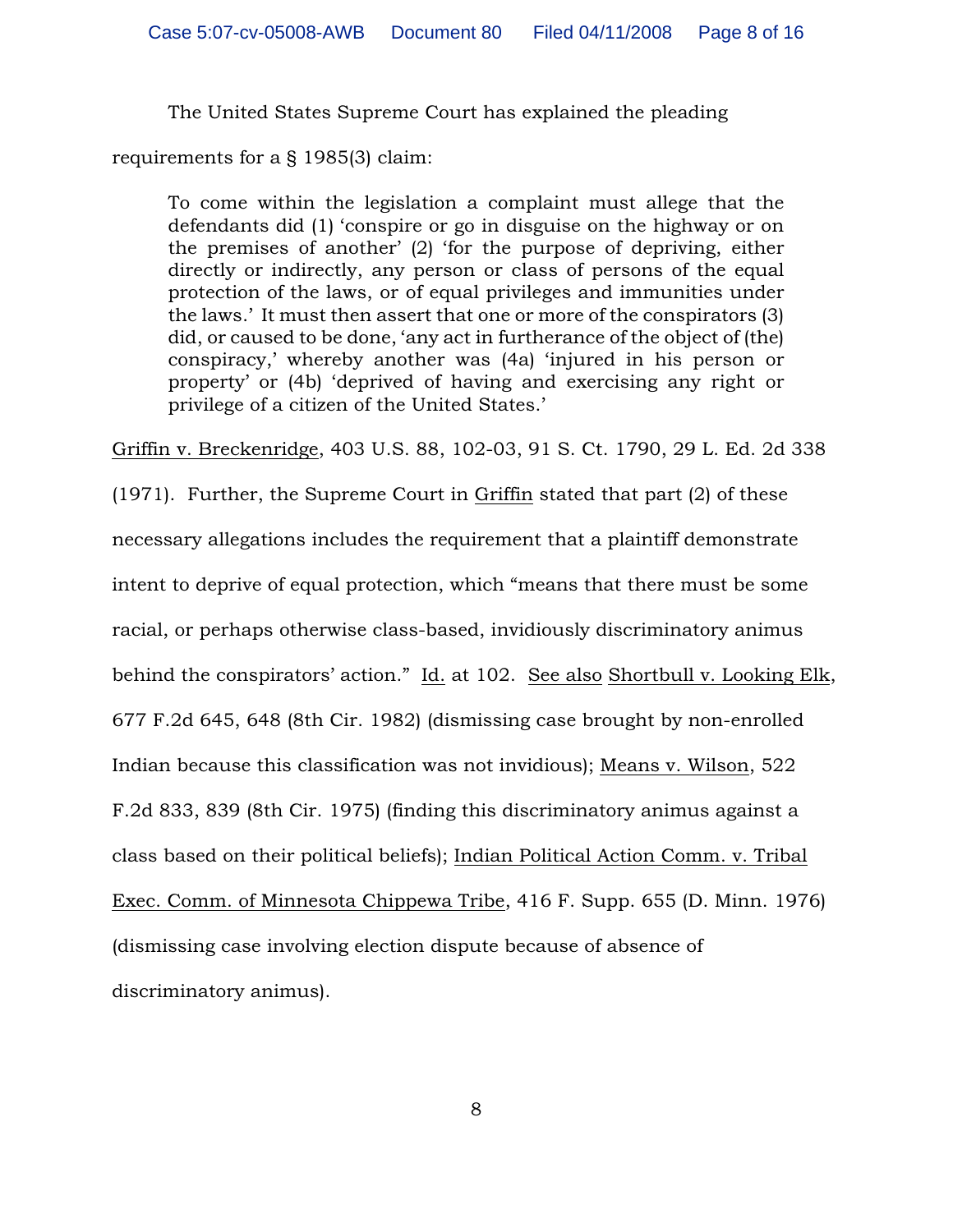After a thorough reading of Plaintiff's pleadings, the Court can find no allegations of any class-based invidious discrimination of the type required for a § 1985(3) claim. Plaintiff certainly claims the presence of personal animus between himself and some Defendants, but this by itself is irrelevant and unhelpful to his § 1985 claim. See Shortbull, 677 F.2d at 649 (stating that "Shortbull's allegation that appellees discriminated against him because of his individual political opposition to them is not actionable under § 1985(c)"). The only relevant class in which Plaintiff could possibly claim membership is the class of all tribal members eligible to vote in OST tribal elections. Indeed, Plaintiff claims in his pleadings that he is seeking to vindicate the right of all eligible voters to cast their votes in a valid election. Docket 53, page 14 (stating that "The Defendants . . . have discriminated a right to vote against Oglala Sioux Tribe Enrolled Members, of which Plaintiff is a part").

Here, the Court believes that any classification of Plaintiff and others as eligible voters is not invidious at all, and is merely a functional distinction well within the tribe's sovereign authority. See id. at 650 (stating that the right of a tribe to define who is eligible to vote must be viewed as "central to [the tribe's] existence as an independent political community") (citing Santa Clara Pueblo v. Martinez, 436 U.S. 49, 72 n.32, 90 S. Ct. 1670, 56 L. Ed. 2d 106 (1978)). Plaintiff's pleadings fail to demonstrate that the tribe discriminated against a protected class of tribal members; to the contrary, it seems clear from Plaintiff's submissions that eligible voters were able to vote in both the primary and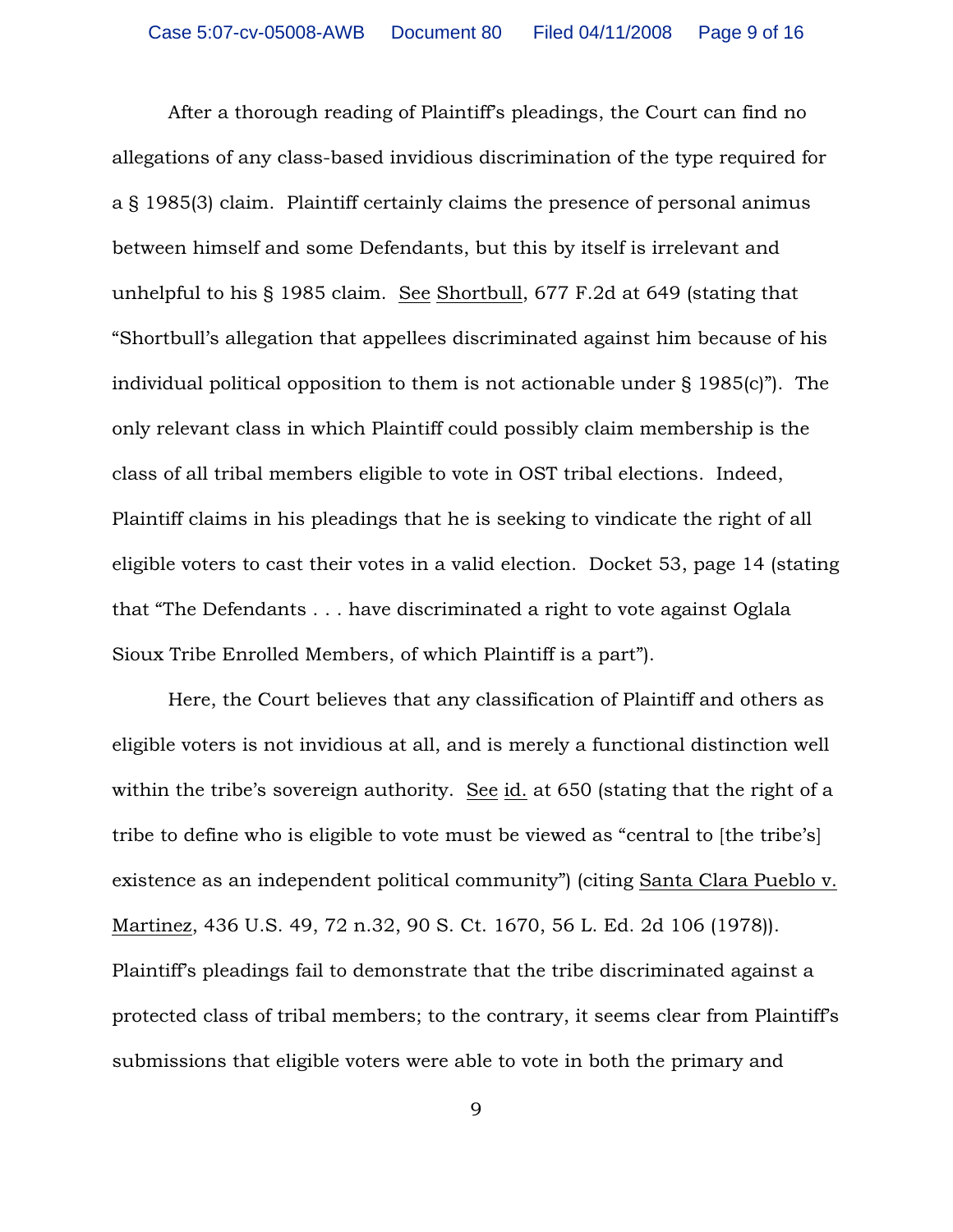general election. It is clear to this Court that Plaintiff has not demonstrated that Defendants engaged in the type of invidious discrimination at which § 1985 is directed, where "[t]he ultimate test, of course, is whether the classification is sufficiently 'invidious' so as to fall within the statute's ambit." See Shortbull, 677 F.2d at 649-50 (finding that class-based claim by nonenrolled member of tribe "failed to demonstrate that the exclusion of nonenrolled members of the Tribe as a class is invidiously discriminatory"). Cf. Means, 522 F.2d at 840 (finding that defendants discriminated against a class of plaintiffs because of their political beliefs and involvement in the American Indian Movement).

Because the Court finds that Plaintiff can prove no set of facts to demonstrate the discriminatory animus required by 42 U.S.C. § 1985, Defendants' motion to dismiss this claim under Fed. R. Civ. P. 12(b)(6) is granted.

### **C. Plaintiff's RICO Claims**

In their motion to dismiss, Defendants first claim that "election disputes and allegations election violations are intra-tribal in nature. [Thus, they] are a 'non-justiciable intra-tribal matter.'" Docket 49, page 6. Secondly, Defendants argue that Plaintiff has failed to adequately plead the necessary elements of his § 1962 action. Id. Specifically, Defendants state that RICO claims require that the conduct affect or influence interstate or foreign commerce before federal jurisdiction is appropriate, and that Plaintiff merely describes activities which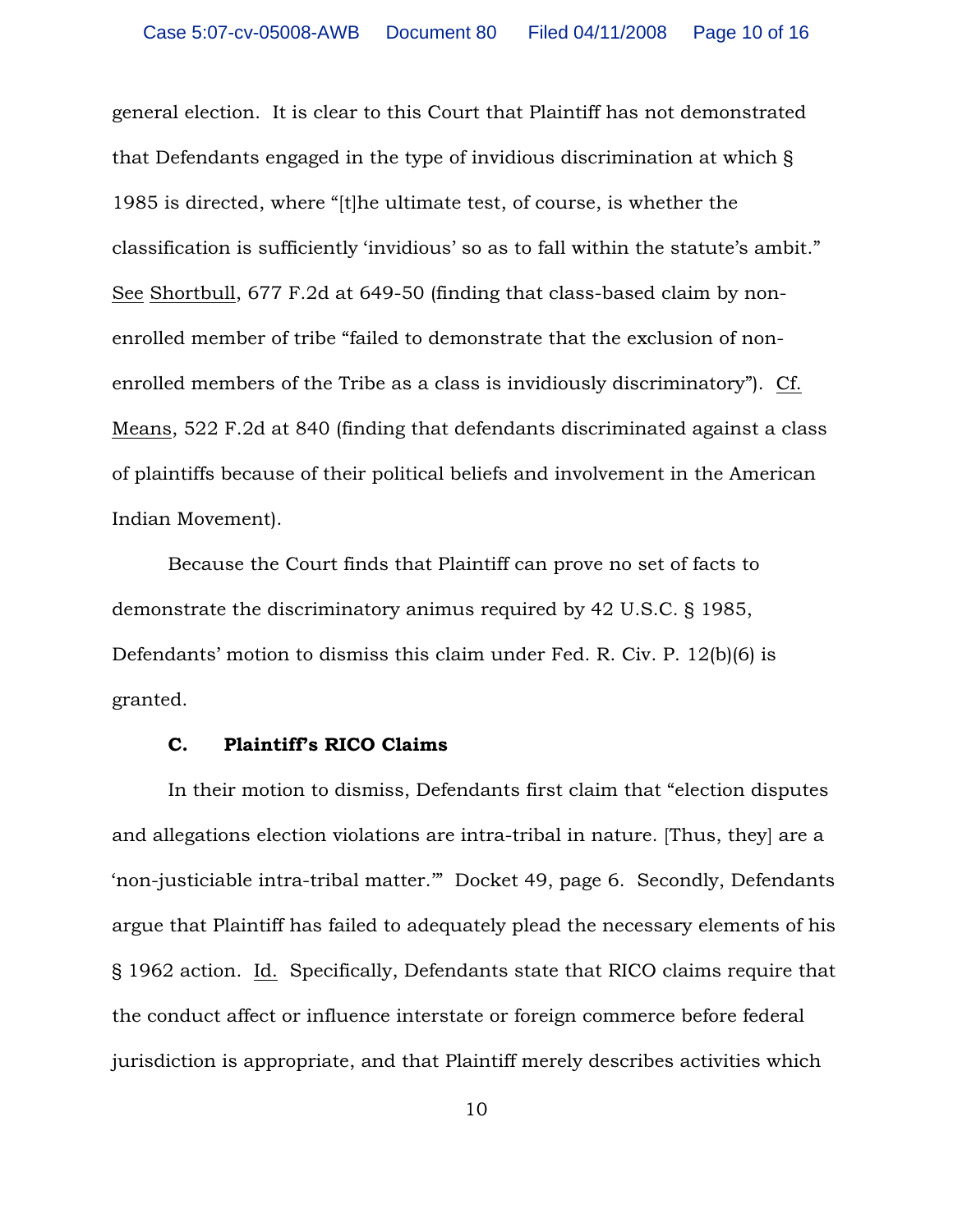allegedly took place on the Pine Ridge reservation. Id. at 7. Finally, Defendants argue several reasons that Plaintiff would not be entitled to damages under RICO. Id. at 7-10.

As a reply, Plaintiff offers the Court an extensive list of all of the predicate acts he alleges under § 1962(b), (c), and (d) as well as citations to a wide variety of RICO cases. $2$  Docket 53, page 3-6, page 6-13 (alleging mail fraud, bank fraud, and conspiracy to unlawfully procure citizenship, among other things). Further, Plaintiff argues that the Defendants formed a criminal enterprise when they illegally assumed the position of elected officials, and that Defendants' improper involvement in tribal court operations led to their infiltration of his legal practice due to the "interdependent" and "inseparable" nature of a law office and the court system. Id. at 15-16. Finally, Plaintiff addresses the interstate commerce element of RICO, stating that the OST council's activities reach outside of the reservation. Id. at 18-19.

18 U.S.C. § 1964(c) dictates who can bring a civil RICO suit. That provision reads:

 $\frac{1}{2}$  In their motion to strike portions of Plaintiff's briefs, Docket 68, Defendants argue that the portion of Plaintiff's brief which discusses the alleged racketeering conduct of Defendants should be stricken under Fed. R. Civ. P. 12(f). Although the Court considered these challenged portions of Plaintiff's briefs in making today's determination, the Court declines to render a decision on Defendant's motion to strike. Instead, in light of the Court's dismissal of Plaintiff's RICO claims, the Court denies this motion to strike on the grounds that it is now moot.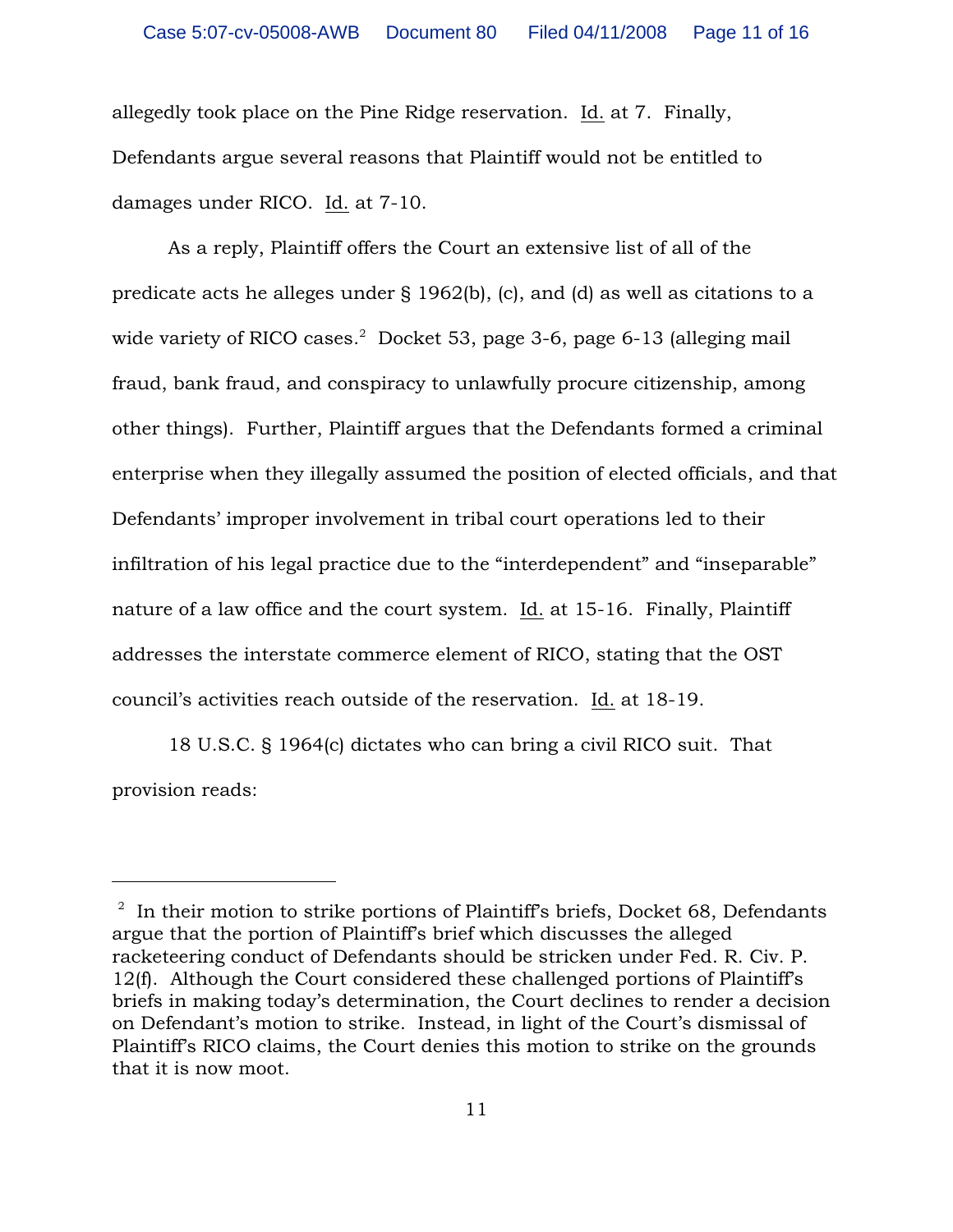Any person injured in his business or property by reasons of a violation of section 1962 of this chapter may sue therefore in any appropriate United States district court and shall recover threefold the damages he sustains and the cost of the suit, including a reasonable attorney's fee[.]

"If the defendant engages in a pattern of racketeering activity in a manner forbidden by these provisions, and the racketeering activities injure the plaintiff in his business or property, the plaintiff has a claim under § 1964(c)." Sedima, S.P.R.L. v. Imrex Co., Inc., 473 U.S. 479, 495, 105 S. Ct. 3275, 87 L. Ed. 2d 346 (1985) (stating that a plaintiff has standing only if "he has been injured in his business or property by the conduct constituting the violation"). The United States Supreme Court has further clarified that this provision contains a "directness" requirement, restricting possible plaintiffs only to those whose injuries were proximately caused by defendant's racketeering conduct. Holmes v. Securities Investor Protection Corp., 503 U.S. 258, 268, 271-72, 112 S. Ct. 1311, 117 L. Ed. 2d 532 (1992) (inferring the direct-injury limitation in RICO from language taken from the Clayton Act and refusing to adopt a but-for causation approach); United Healthcare Corp. v. Amer. Trade Ins. Co., 88 F.3d 563, 572 (8th Cir. 1996) (stating "In the RICO context, proximate causation requires 'some direct relation between the injury asserted and the injurious conduct alleged'") (citing Holmes). See also Anza v. Ideal Steel Supply Corp., 547 U.S. 451, 457-58, 126 S. Ct. 1991, 164 L. Ed. 2d 720 (2006) (dismissing Plaintiff's suit based upon Defendants' conduct to defraud the State of New York because of the attenuated link between plaintiff's harms and the alleged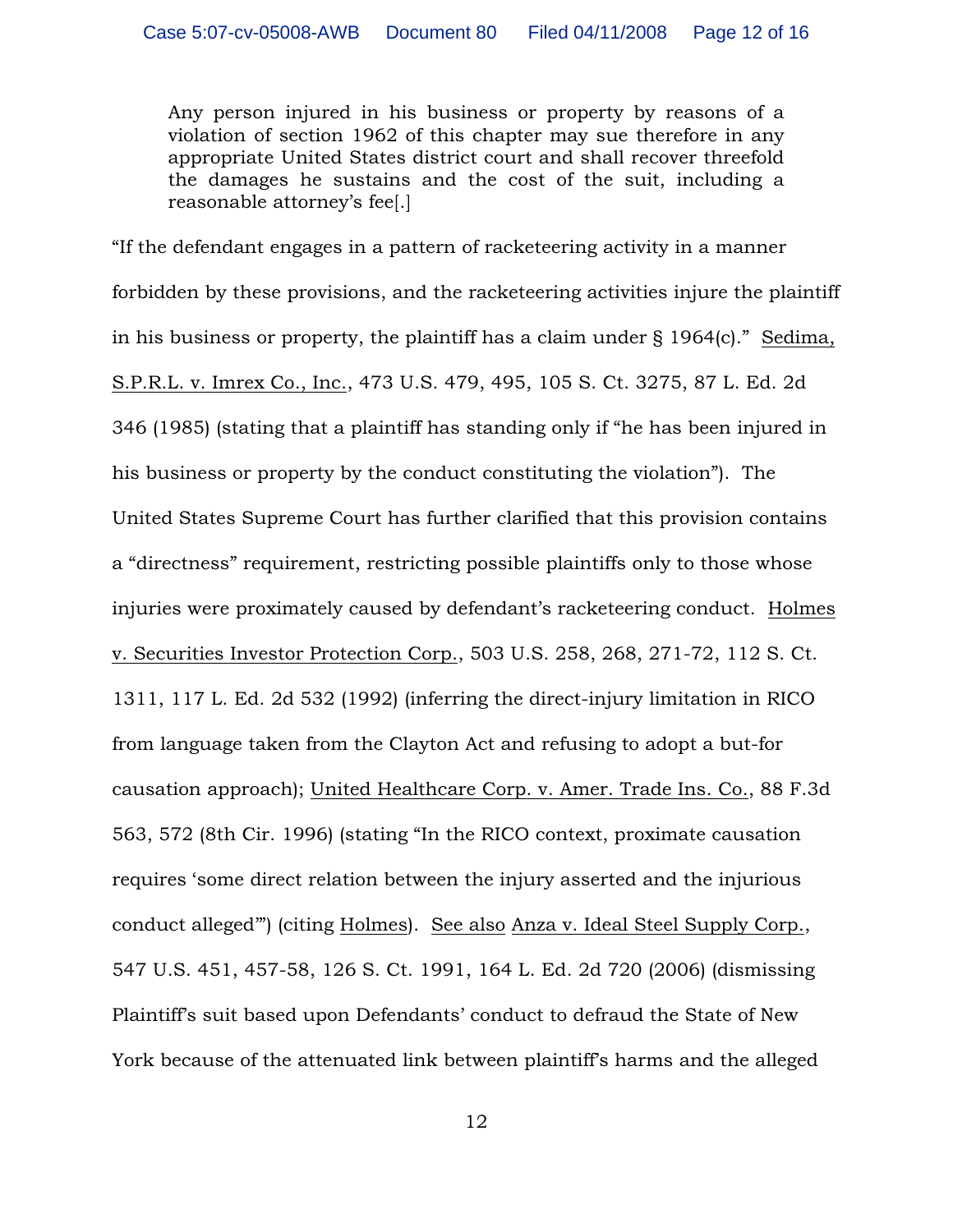RICO violations); Hamm v. Rhone-Poulenc Rorer Pharm., Inc., 187 F.3d 941, 952-53 (8th Cir. 1999) (dismissing RICO claim when "appellants were not the intended targets of the fraudulent scheme [and hence t]heir injuries were derivative and incidental, not direct"). This directness requirement for RICO standing arose from the difficulty in ascertaining and apportioning damages when the injury is far removed from the misdeeds as well as courts' desire to avoid such indirect suits when "directly injured victims can generally be counted on to vindicate the law as private attorneys general," as the drafters of RICO intended. Holmes, 503 U.S. at 269-70.

In this case, Plaintiff alleges violations of § 1962 for mail fraud, bank fraud, and illegal procurement of citizenship. Docket 53, pages 3-6. However, Plaintiff's claim for damages to his legal practice arises not out of such activity but out of the supposed interconnected nature of the OST legal system and his legal practice. Thus, Plaintiff claims, in "illegally [taking] controlling interest in the OST government and the OST Courts by acts of racketeering," the Defendants in effect infiltrated his law practice, "rendering the Plaintiff and such business helpless without recourse." Id. at 15, 16.

This Court finds that Plaintiff lacks standing under § 1964(c) to bring this claim. Even assuming that all of Plaintiff's claims are true, Plaintiff cannot demonstrate that any damages to his business are proximately caused by the alleged racketeering conduct of Defendants. See Lyons v. Philip Morris, Inc., 225 F.3d 909, 914 (8th Cir. 2000) (finding that plaintiffs lacked standing to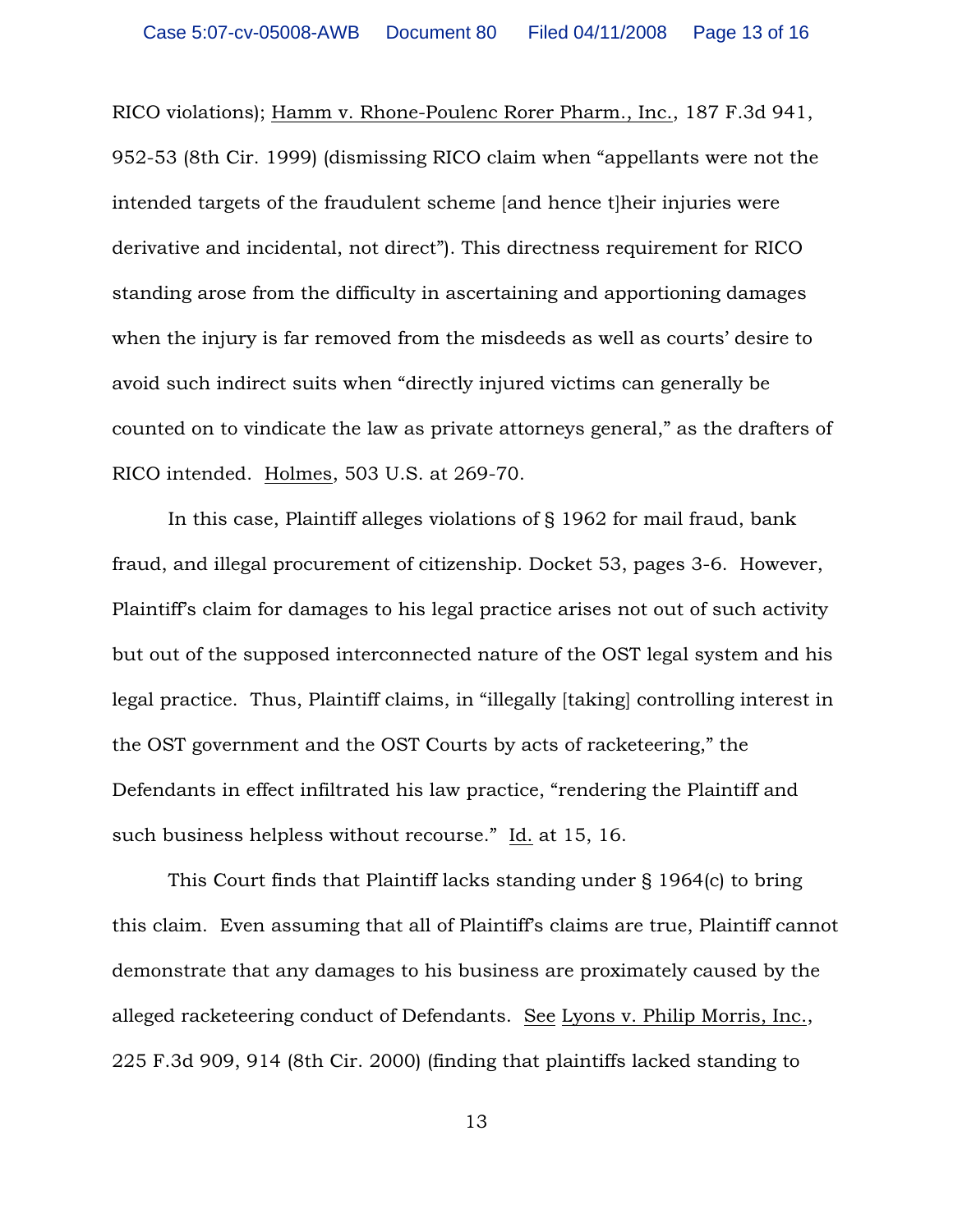bring RICO claim for an "indirect injury"); Hamm, 187 F.3d at 954 (dismissing case when injury was not result of defendant's racketeering activity but arose from other conduct of defendant). Here, all of the damages to his legal business which Plaintiff is seeking are incidental and indirect to Defendants' alleged racketeering activities. Plaintiff fails to point to a sufficient connection between Defendants' alleged mail fraud, bank fraud, and illegal procurement of citizenship and the damages he claims to his legal practice. Indeed, it seems to this Court that the only connection between the two sets of allegations is the identity of the alleged conspirators – a connection which is far less than the proximate cause required by the statute. For these reasons, Plaintiff's RICO claims are dismissed under Fed. R. Civ. P. 12(b)(6).

#### **D. Plaintiff's Claims under State Law**

In its earlier order, the Court stated that it retained jurisdiction over the subject matter in the remaining state law claims against Lisa Adams and Alberta Iron-Cloud Miller through supplemental jurisdiction under 28 U.S.C. § 1367. Docket 46, page 17 n.2, page 20 n.3. Section (c) of 28 U.S.C. § 1367 provides: "(c) The district courts may decline to exercise supplemental jurisdiction over a claim under subsection (a) if . . . (3) the district court has dismissed all claims over which it has original jurisdiction." Today the Court dismisses all remaining federal claims before it, and thus declines to exercise supplemental jurisdiction over any remaining state or tribal claims. Consequently, such claims in this suit are also dismissed.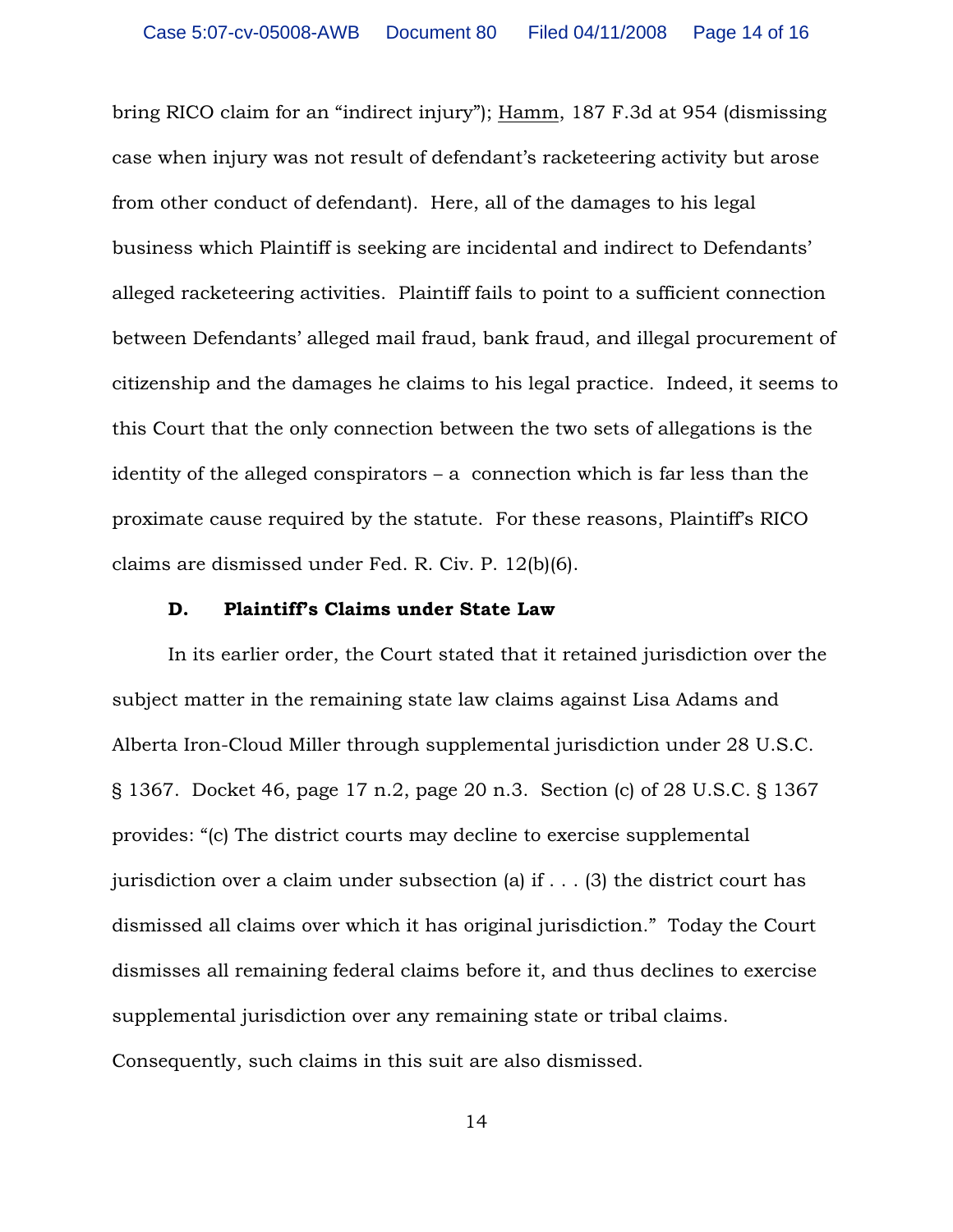#### **CONCLUSION**

As stated above, Plaintiff's motion for default judgment is denied. Further, all of Plaintiff's claims under 42 U.S.C. § 1985 and 28 U.S.C. § 1962 and 1964 are dismissed pursuant to Defendants' motion, and the Court also dismisses those state claims over which this Court chooses not to retain supplemental jurisdiction. As for the remaining motions from Defendants before this Court, in particular the Motions for Relief from Judgment under Rule 60 and Motion to Strike under Rule 12(f), these motions are denied as moot.

For the reasons stated above, it is hereby

ORDERED that Plaintiff's Motion for Default Judgment, Docket 44, is DENIED.

IT IS FURTHER ORDERED that Defendants' Motions to Dismiss Plaintiff's First Amended Complaint, Docket 48, is GRANTED.

IT IS FURTHER ORDERED that Defendant Alberta Iron-Cloud Miller's Supplemental Motion to Dismiss, Docket 58, is DENIED AS MOOT.

IT IS FURTHER ORDERED that Defendant Alberta Iron-Cloud Miller's Motion for Leave to File Supplemental Motion for Relief from Judgment Pursuant to Rule 60, Docket 64, is GRANTED.

IT IS FURTHER ORDERED that Defendants' Motions for an Order Granting Relief from Judgment Pursuant to Fed. R. Civ. P. 60, Docket 50 and Docket 66, are DENIED AS MOOT.